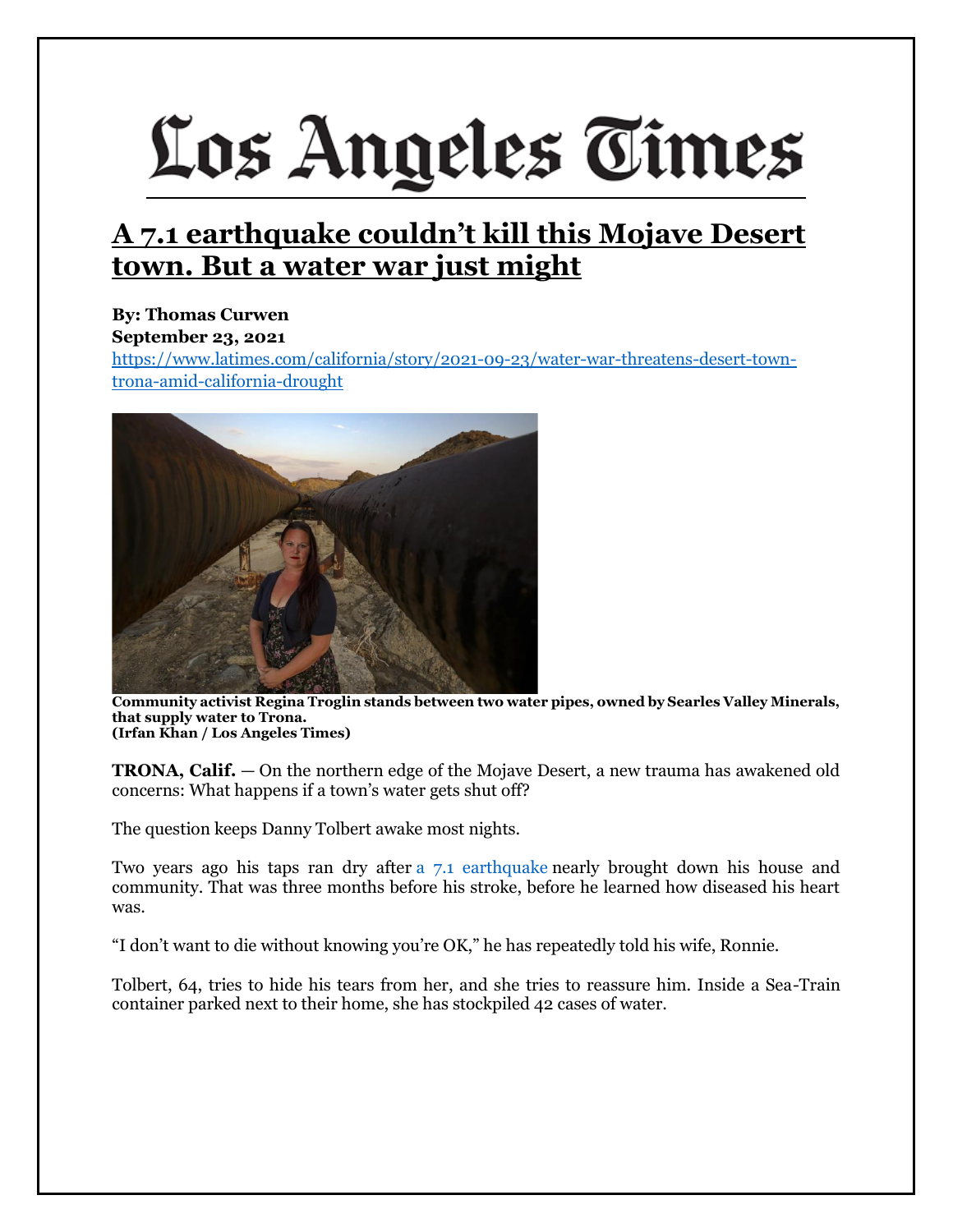

**Ronnie Tolbert, 62, a Trona resident, speaks at a meeting held to voice opposition to a new groundwater replenishment fee being imposed by Indian Wells Valley Groundwater Authority. (Irfan Khan / Los Angeles Times)**

Good for at least a month, she says, if we're careful.

But careful isn't enough for the Tolberts and their neighbors, who are caught up in a water war that threatens their beat-up yet determined town and valley of nearly 1,700 people.

Perched on the edge of a mostly dry salt lake, Trona has no source of clean water and for at least 70 years has relied on groundwater pumped from wells 30 miles away in the Indian Wells Valley.

Two pipelines snake through a dry-wash canyon delivering water to the town's historic mineral plant, where it is used in the production of soda ash, boron and salt. Any surplus is then treated and sold for residential use.



**Water pipes, owned by Searles Valley Minerals, snake through Poison Canyon along Highway 178 in Trona. (Irfan Khan / Los Angeles Times)**

That source of water, however, is in jeopardy due to legislation [passed seven years ago](https://www.latimes.com/local/political/la-me-pc-groundwater-regulation-bills-20140916-story.html) in Sacramento to protect aquifers throughout the state.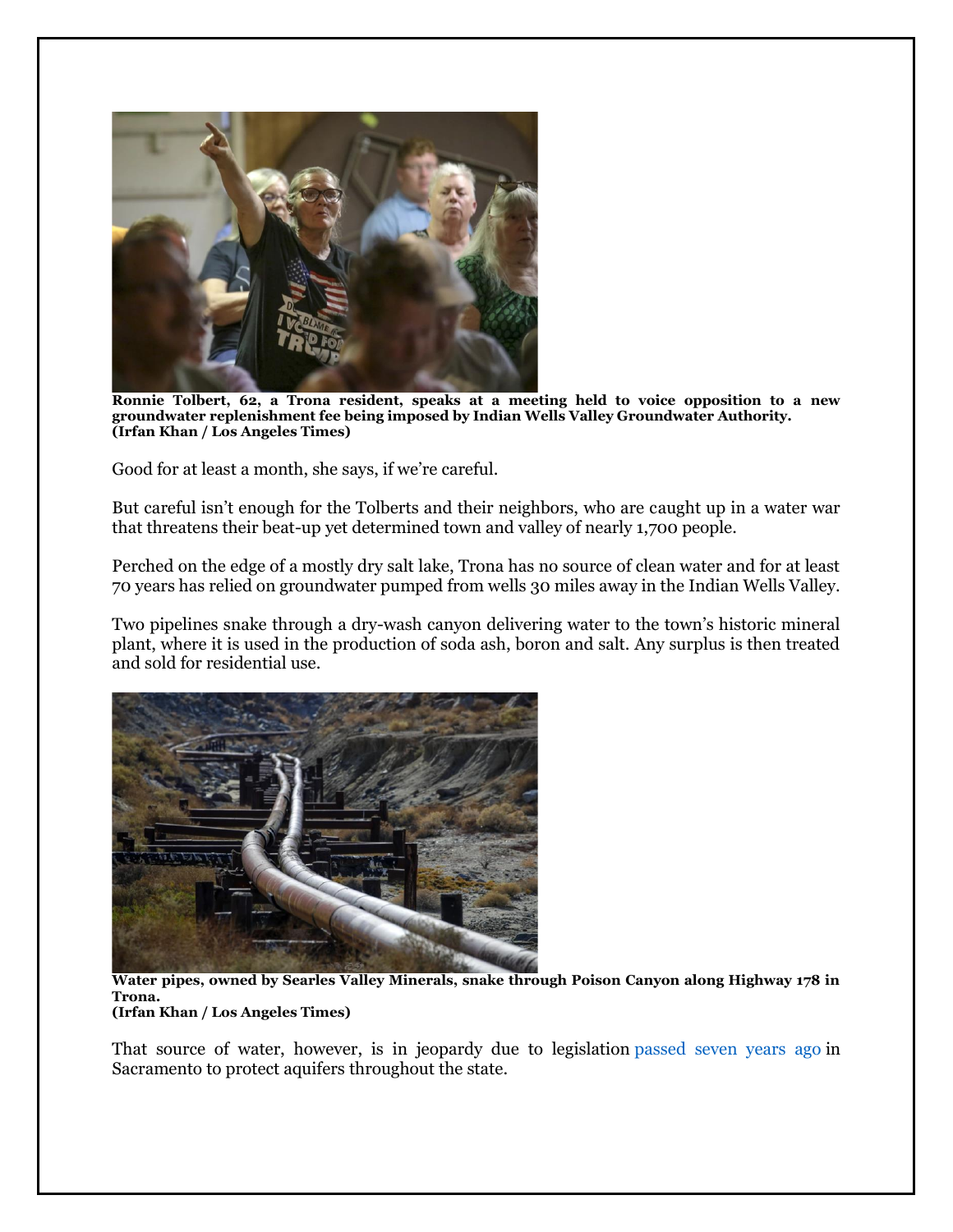Protection in the desert isn't cheap, and a local water agency is ordering the mineral plant to help by contributing roughly \$30 million over five years. Or stop pumping.

Lawyers are arguing the matter in court.

The uncertainty is hard on a town as rattled as Trona, and on a Thursday afternoon in late July, Ronnie put on her Trump shirt, said goodbye to Danny and drove to the Elks Lodge. A local activist had called a meeting.

As Ronnie sees it, if the mineral plant loses its water, so does Trona, and their home for 35 years would cease to exist.



**Kimberly Petersen, 42, who recently moved to Trona, speaks at a meeting held to voice opposition to the groundwater replenishment fee. (Irfan Khan / Los Angeles Times)**

Water wars are central to the history of the American West. Although the battle taking place in Trona and the Indian Wells Valley may not be as epic as the wrangling over the Colorado River, the outcome will have implications not just for the Tolberts but for the rest of California.

Once one of the state's most dependable sources of water, groundwater can account for up to 60% of the state's supply during a drought.

But its reliability was abruptly checked nearly 10 years ago when California was in drought. As rivers dried and reservoirs emptied, more wells were dug, pumping continued, and [land surfaces](https://www.latimes.com/local/lanow/la-me-ln-central-valley-subsidence-20170209-story.html)  [began to sink.](https://www.latimes.com/local/lanow/la-me-ln-central-valley-subsidence-20170209-story.html) Canals cracked, roads buckled, and sediments, once depressed, would no longer be able to store underground water.

In 2014, then-Gov. Jerry Brown [signed three bills](https://www.latimes.com/local/politics/la-me-pol-water-brown-20140917-story.html) aimed to protect the state's groundwater. Collectively they are known as SGMA (pronounced "sigma") for the Sustainable Groundwater Management Act.

The state Department of Water Resources was given the authority to oversee the new law. Of California's 515 groundwater basins, it identified [21 that were "critically overdrafted."](https://water.ca.gov/Programs/Groundwater-Management/Bulletin-118/Critically-Overdrafted-Basins) The law required those basins to form local groundwater authorities and come up with plans by 2020 to preserve the underground supply by 2040.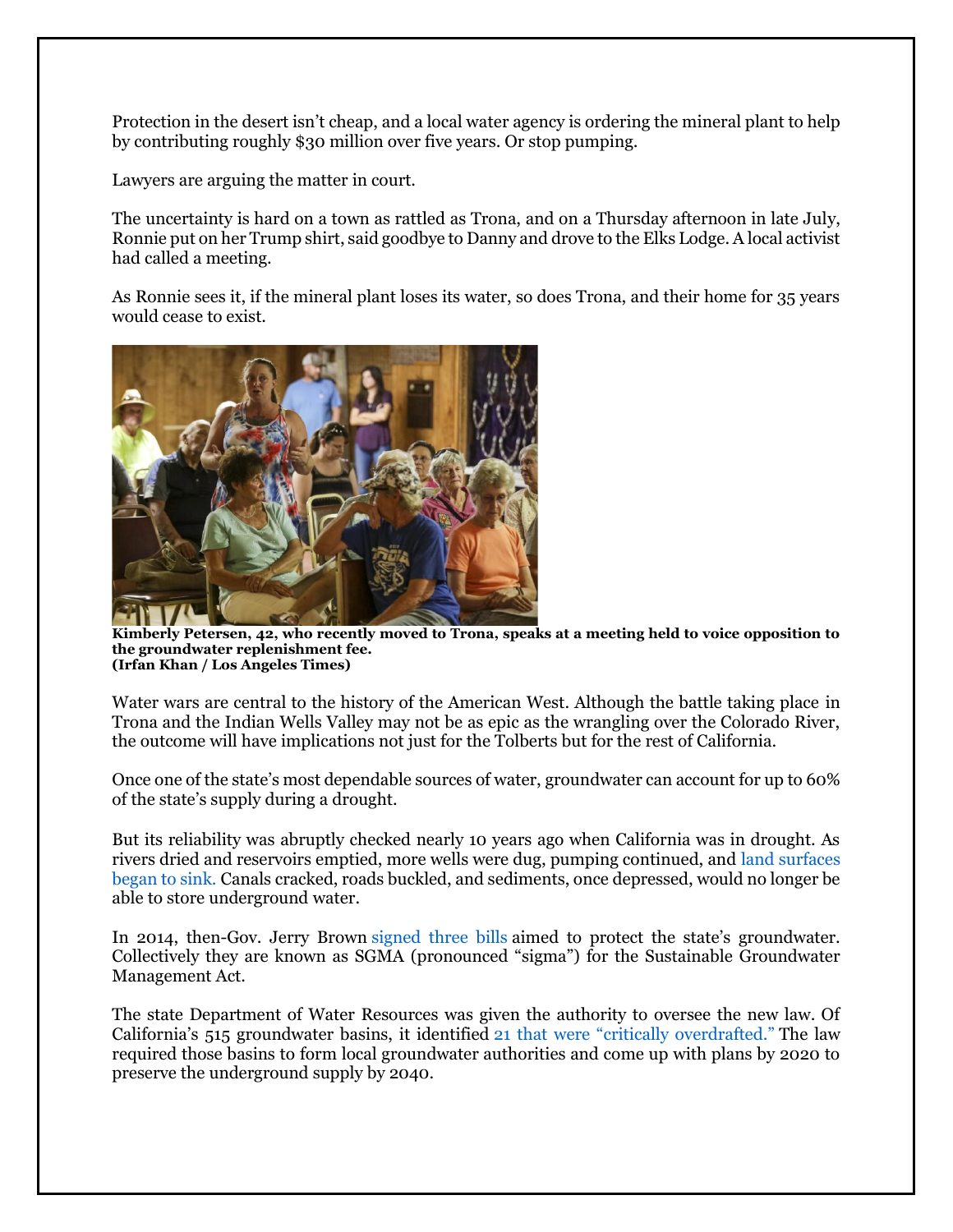Of those 21 basins, the Indian Wells Valley — about 600 square miles south of the Owens Valley — presents a unique challenge, both politically and technically. First, it has neither rivers nor streams nor lakes to draw on; to restore its groundwater, it will have to import water.

Second, the valley straddles three counties  $-$  Kern, Inyo and San Bernardino  $-$  each with competing interests. The largest city is Ridgecrest, population of 27,000, due largely to the Naval Air Weapons Station China Lake, a massive federal installation exempt from state laws.

And then there is Trona, which lies outside the valley but is dependent upon it.

Despite these hurdles — or because of them — the Indian Wells Valley wasted little time and in 2016 established its groundwater authority, which quickly defined the problem and proposed a solution.

The valley had no choice, said Ron Strand, who served as the general manager for the groundwater authority in 2018 and is currently the city manager for Ridgecrest.

"We're way behind the curve," he said. "We have had at least three decades of a declining water table. At what point of time do we take ownership and solve this problem?"

Their actions  $-$  and the ensuing controversy  $-$  are being closely watched.

Indian Wells Valley has set itself apart "because its groundwater authority moved quickly," said Anita Milman, an associate professor at the University of Massachusetts who has studied groundwater sustainability and the state's implementation of its groundwater law.

Other overdrafted basins in the state will eventually have to resolve the same complex issues, she said.

Andrew Ayres of the Public Policy Institute of California agrees. "For years, groundwater provided a reliable source of water for economic growth and activity, and users had open access to that source of water," he said. With water levels dropping, action is needed, and "addressing that deficit requires making difficult choices."

Meanwhile, residents of the Indian Wells Valley and Trona resent having to face a future written by legislators in Sacramento and executed by an unelected board of politicians who are deciding the role that agriculture, industry and the military will play in their lives years ahead.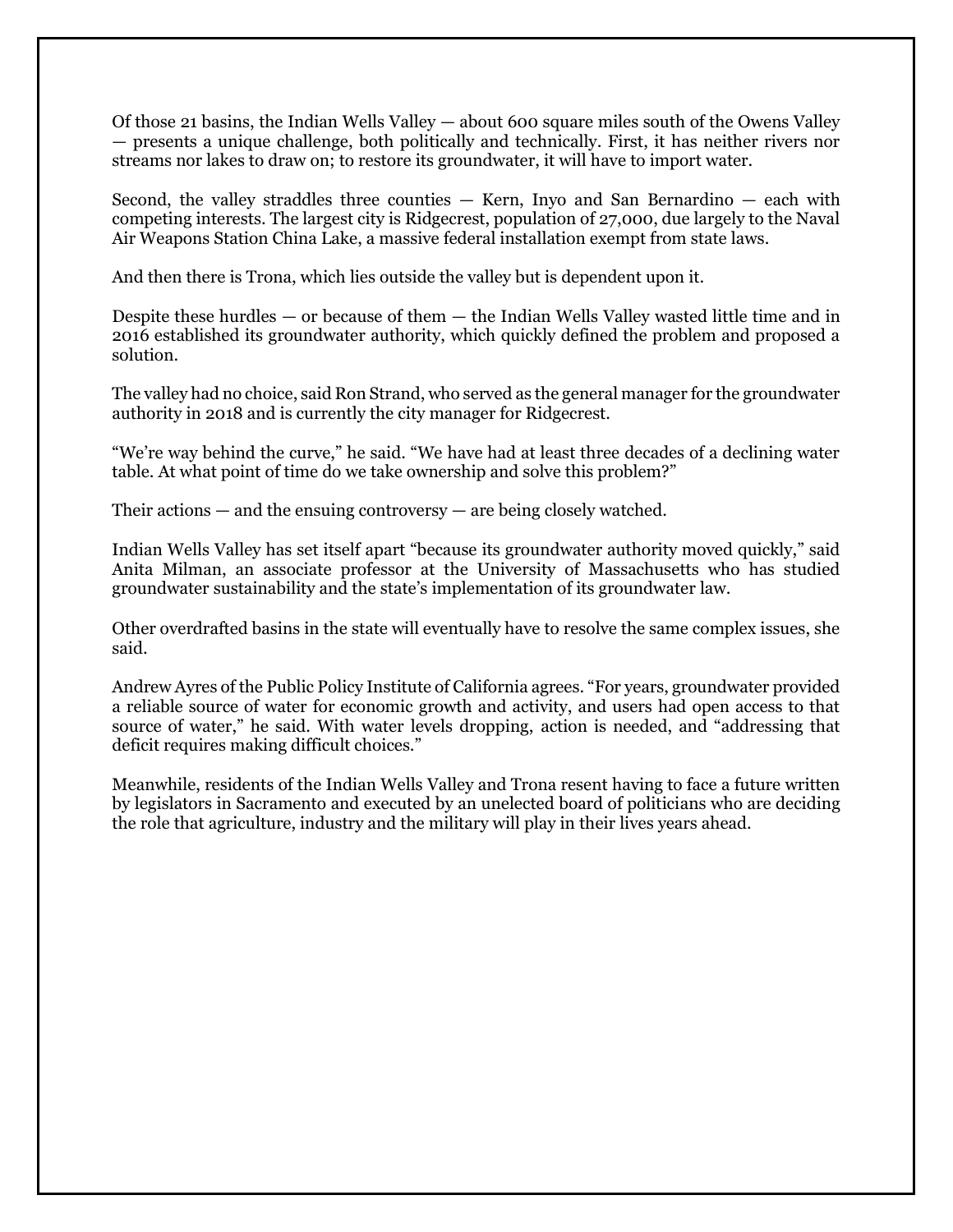

**A train heads toward a Searles Valley Minerals facility in Trona. (Irfan Khan / Los Angeles Times)**



**A temporary housing facility belonging to Naval Air Weapons Station China Lake relies on water from underground wells. (Irfan Khan / Los Angeles Times)**

To better understand what's at stake in the Indian Wells Valley, drive out of town on Highway 178 and turn right on San Bernardino Boulevard.

To the left are long white rows of apartments recently built for contractors working at the Navy base during a \$2.7-billion renovation in the aftermath of the earthquake. The apartments, said a Navy spokesperson, can accommodate up to 1,300 residents and will be taken down once the work is completed.

On the right is the city cemetery, Desert Memorial Park, a green and tree-shaded oasis for a little more than 50 years. Today, many of the trees are dying, and most of the grass is gone.

"All of my cemetery has died," said Debra Holland, who owns the property. "All things that are living are an accident, and everything green is pretty much on its way out."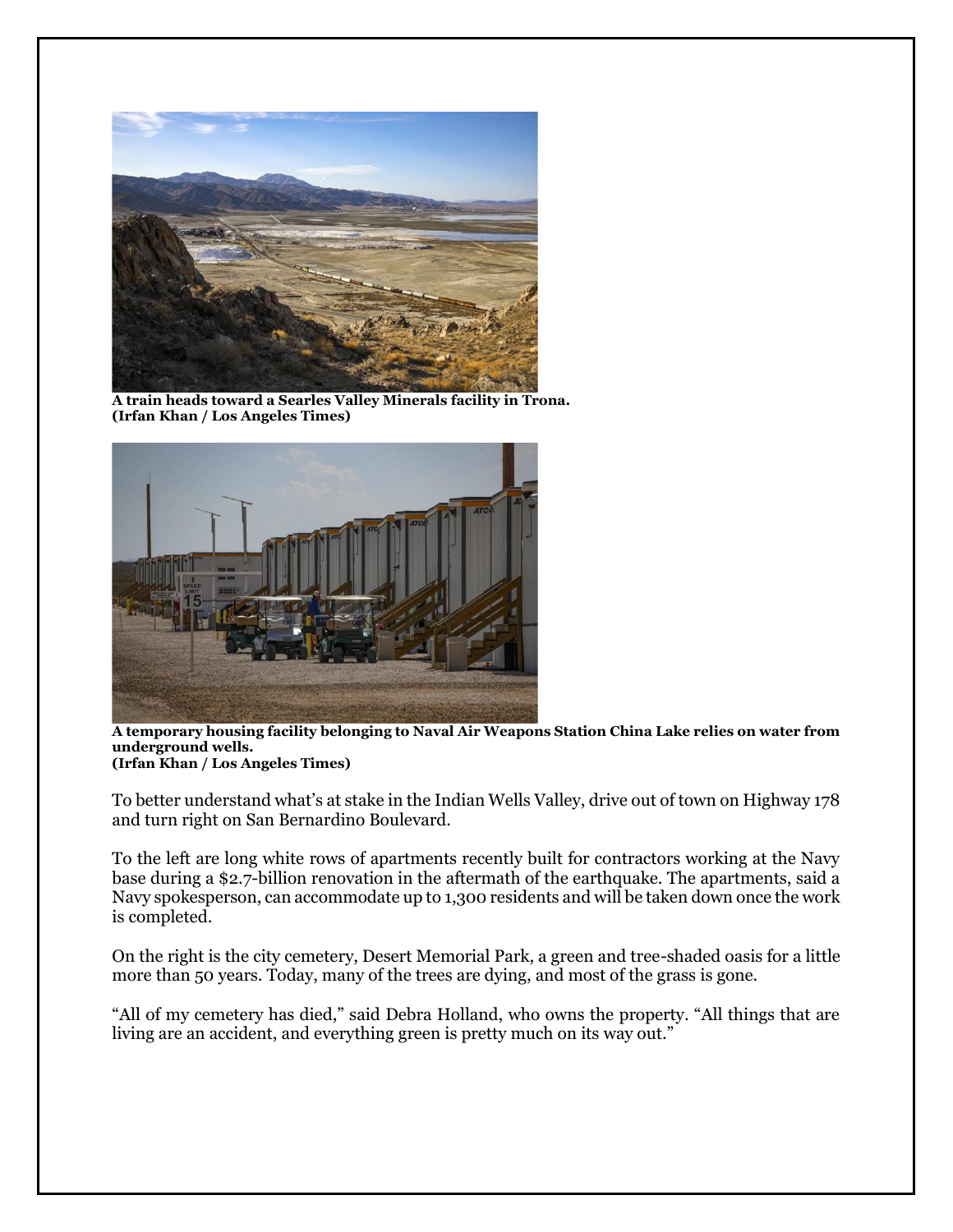In 2015 the original well on the property, which went down 200 feet, went dry, Holland said. She paid \$60,000 for a new well, 400 feet deep. Soon the grass, though watered, turned brown, and a white residue began to accumulate around the trunks of the trees.

Analysis revealed that the water was "10 times saltier than what you would turn on at your kitchen sink, and the arsenic level is at a toxic level," Holland said. Given that the cemetery once had clean water, the high levels of sodium and salt pointed to groundwater contamination, a common result of a depleted water table.



**A pipe owned by Searles Valley Minerals carries water to a plant where it is used in the production of soda ash, boron and salt. (Irfan Khan / Los Angeles Times)**

The Indian Wells Valley aquifer is among the most studied in California, and its groundwater authority researched more than 100 years of data. The conclusion could not be ignored, said Keith Lemieux, an attorney representing the authority.

The amount of water flowing into the valley's underground basin is 7,650 acre-feet per year. Annual usage is about 28,000 acre-feet. Like an overdrawn bank account, the valley was in debt, and if nothing was done, Lemieux said, "we would be out of water in 50 years."

*"All of my cemetery has died. All things that are living are an accident, and everything green is pretty much on its way out."* -DEBRA HOLLAND, DESERT MEMORIAL PARK OWNER

To replenish the depleted groundwater, the authority set two goals: Purchase an entitlement of water from the State Water Project and build a pipeline that will transport that water into the valley. One requires diplomatic negotiations with a neighboring water contractor, and the other is technically challenging.

There is no easy solution, Strand said: "It's going to be painful all the way around. We've had cheap water in the basin for years."

The water entitlement will cost about \$50 million, an expense that the authority is passing on for a projected five years to those who use the most groundwater. Searles Valley Minerals in Trona and Mojave Pistachios, a tree-nut company on the west side of the valley, estimate their costs at \$6 million to \$7 million a year.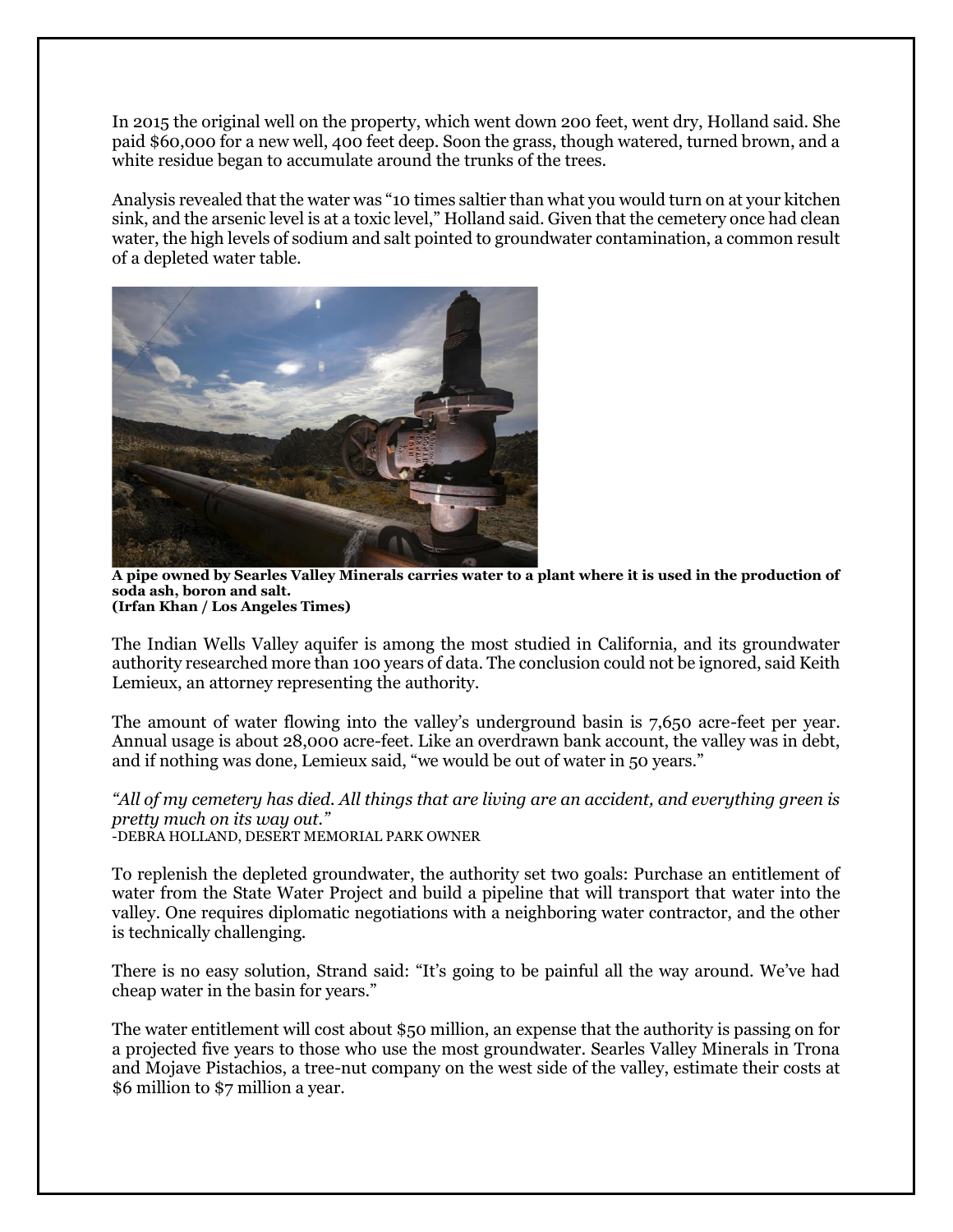Calling the charge draconian, claiming that it deprives them of their rights and will put them out of business, they are defying an order to pay or cease pumping. The water district in Indian Wells Valley is also being charged but is making its payment under protest. Their cases are being heard in Orange County Superior Court, outside the jurisdiction of the claimants.



**Mojave Pistachios farms on approximately 1,600 acres in Inyokern. Pistachio farmers in the area are fighting Indian Wells Valley Groundwater Authority over its replenishment fee for the use of groundwater. (Irfan Khan / Los Angeles Times)**

Among their complaints, they argue that the Navy, the largest user of water in the valley, should not be exempt from the fee.

They also contend that the groundwater authority has not just overstepped its mandate.

It has misread the science, they say.



**Pistachio farmer Tom Conaway, 83, center, at his pistachio orchard in Inyokern with his children, Doug Conaway, 57, left; Doreen Conaway Baker, 56; and Jeff Conaway, 60. (Irfan Khan / Los Angeles Times)**

"Farming was in my mother's blood," said Doreen Conaway, so when the family moved to the Indian Wells Valley in the late 1960s, they planted a garden and apricot trees.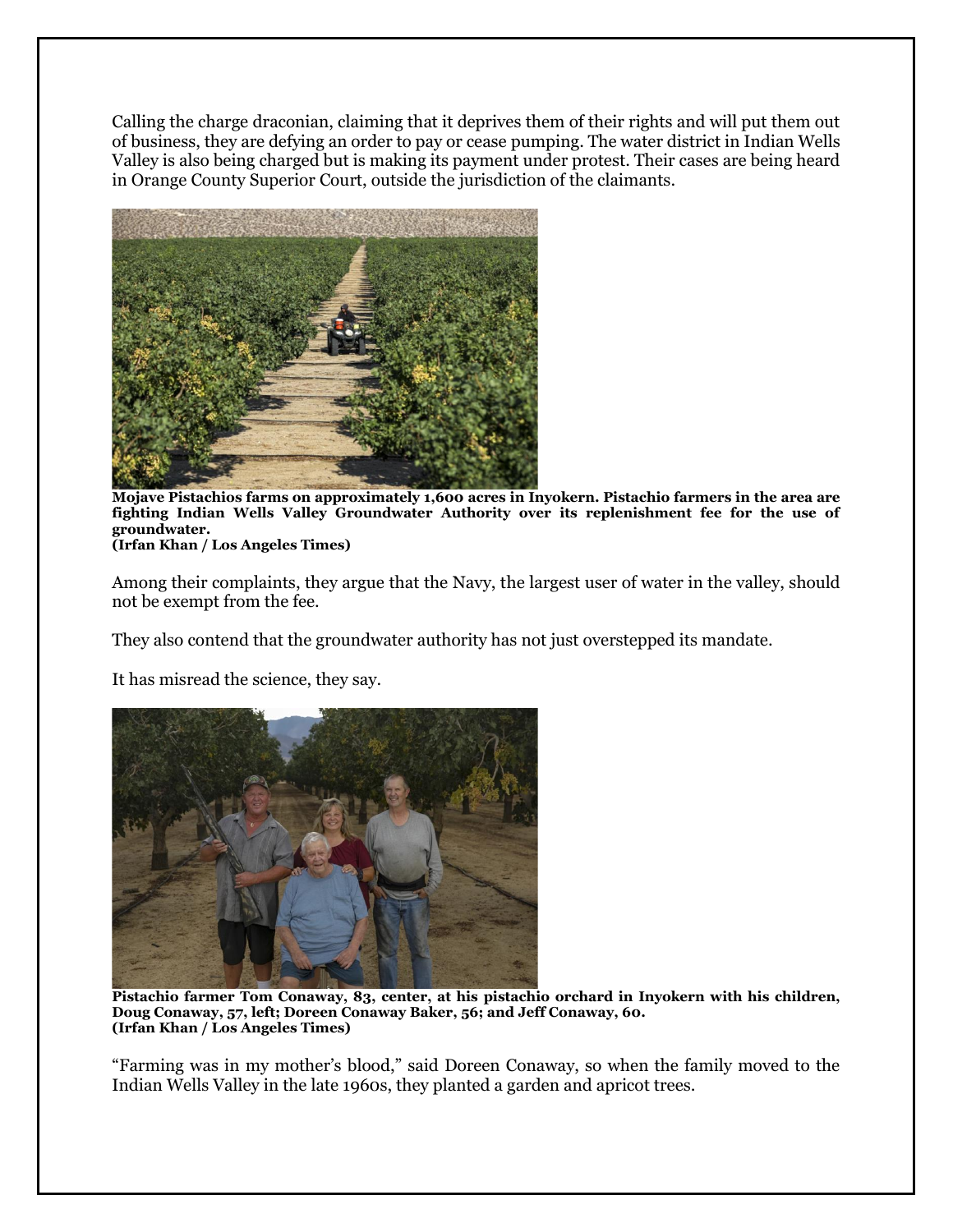Conaway's father, Tom, worked at the Navy base, and when his wife died in 2007, he began managing the farm with the help of his five children. By then they had replaced the apricots with pistachio trees and owned up to 300 acres, 200 of which are currently planted and watered by one well.

Pistachios, said Tom Conaway, are a perfect crop for the high desert, thriving in the freezing winters and hot summers and sucking up the minerals and calcium in the water. With his trees now mature, Conaway is expecting a record harvest next year, which if all goes well, could yield a gross of more than \$1 million.

If the Groundwater Authority has its way, he said, his trees may not be around in five years, and he may have to give up like one of his neighbors.



**Claudia Ethun, 71, stands in a now-brown and dead alfalfa field under a pivot irrigation system that used to provide water to 120 acres. (Irfan Khan / Los Angeles Times)**

Claudia Ethun's 120 acres of alfalfa have stood dry and fallow for more than a year. Her husband recently died, and managing the farm was too difficult by herself. She was also tired of fighting the groundwater authority over the high cost of her water. Before she stopped farming, her final bill was a little more than \$14,000.

The Conaways, however, have an ally in Mojave Pistachios, which got started in the valley in 2012 when a grower from Bakersfield, Rod Steifvater, purchased nearly 1,600 nearby acres and planted 210,000 trees.

Pistachios take up to eight years to mature, and having invested a little more than \$37 million, Steifvater is just beginning to see a return. He is not about to stop watering.

Nor is his neighbor, fellow grower Paul Nugent, who complains about the "egregious fee structure" that is essentially pricing them out of their water rights.

If the groundwater authority "did all they wanted and no one challenged them," Nugent said, "they would put Mojave Pistachios and Searles Valley Minerals out of business."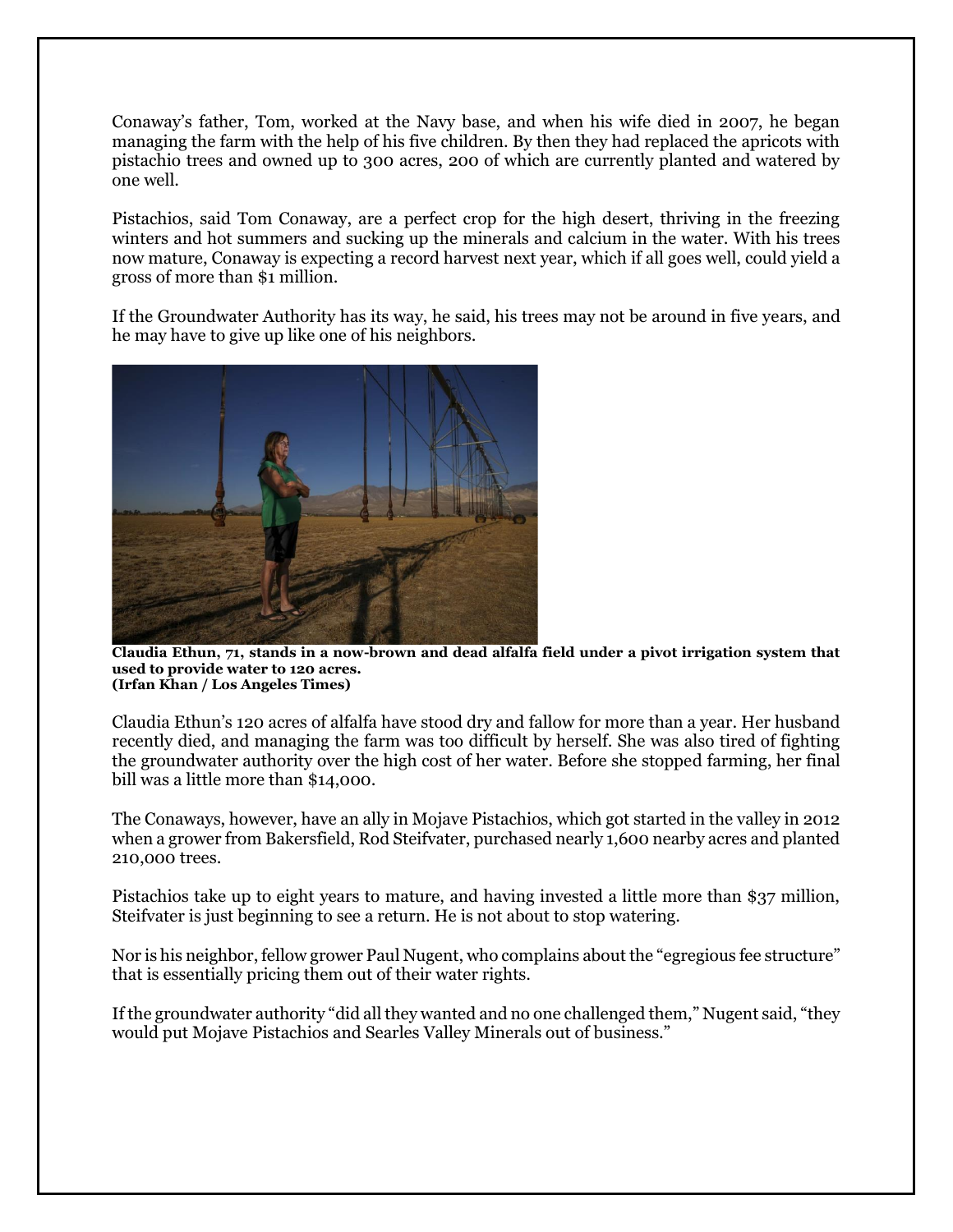

**Pastor Larry Cox at First Baptist Church in Trona. (Irfan Khan / Los Angeles Times)**

To help make its case, Mojave Pistachios has retained its own water resources consulting company that agrees that the basin is in overdraft but says that the groundwater authority has underestimated its size and depth by more than 95%.

Speaking before the groundwater authority in June, its principal hydrologist said that the basin is "huge with untapped water reserves" and that the water agency had "fabricated a groundwater storage volume … to give the impression of paucity when there is, in fact, abundance."

Milman with the University of Massachusetts is not surprised by the discrepancy. It means that the scientists who analyzed the valley used different sets of data. Any resolution, she said, needs "to understand why these two depictions of the basin differ."

But, she also added, science alone cannot settle this dispute. Determining acceptable levels of water in an underground basin is a social question being asked in different contexts as climate change and drought upend familiar models of economic growth.

"Groundwater sustainability agencies and in some instances, the state or the courts will need to decide how many and whose wells will go dry and what changes to water quality and ecosystems are acceptable," she said.

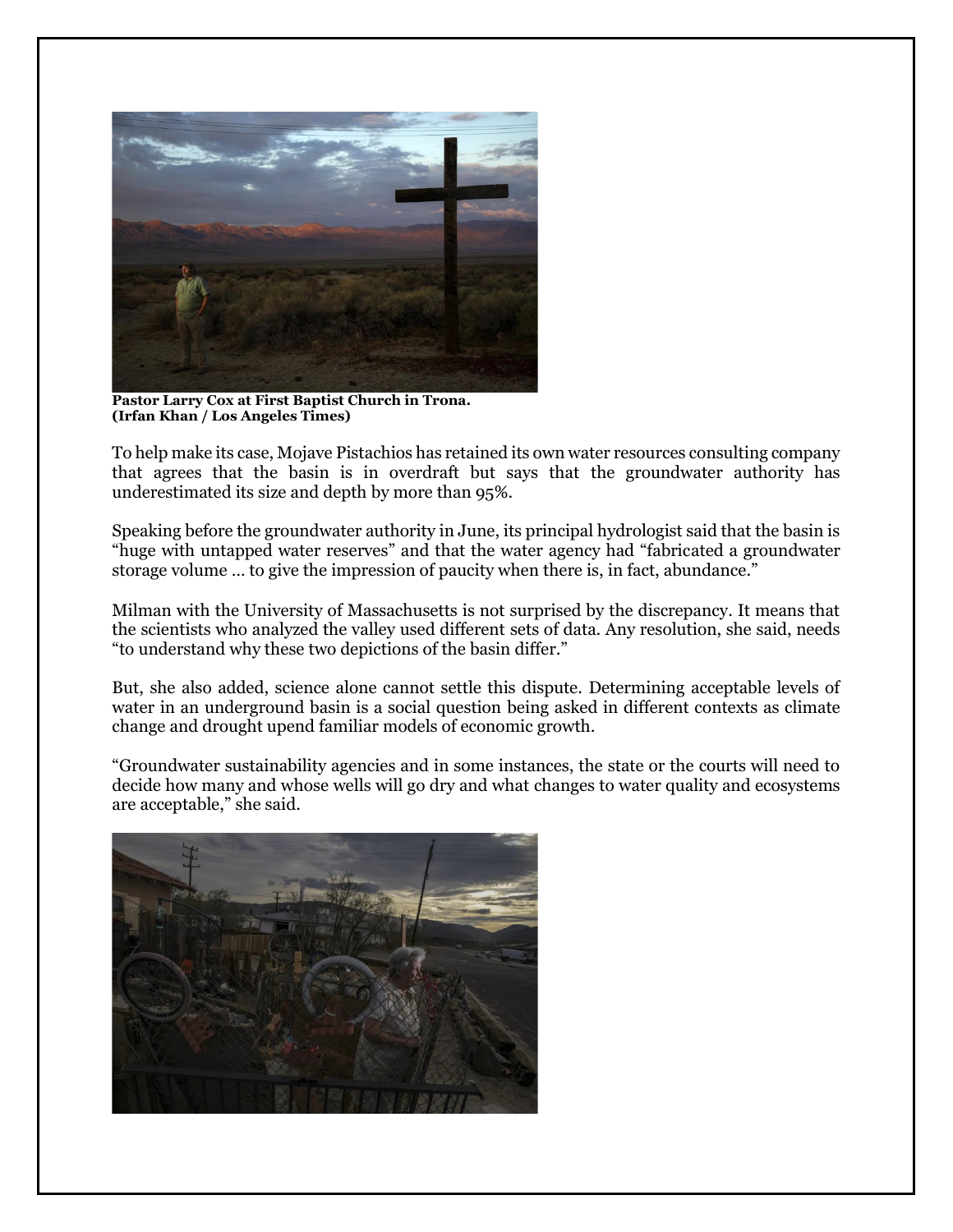#### **Joyce Harrison Moore, 74, first saw Trona in 1982 and decided to live there full time about three years ago. She owns three homes in the small town perched on the edge of Searles Dry Lake. "It's very spiritual here," she said. (Irfan Khan / Los Angeles Times)**

Ronnie Tolbert took a chair in the back of the Elks Lodge on Main Street. Almost 50 of her neighbors had turned out.

"Thanks for showing up," said organizer Regina Troglin, who introduced her guests, field representatives from the offices of a local assemblyman, state senator and San Bernardino County Board of Supervisors.

Troglin, 33, moved to Trona in 2018 after living in a motorhome with her partner and daughter in Salton City. Her home, overlooking the Searles Valley, cost \$8,500, and she was not about to move.

"Keep it as civil as possible," she reminded everyone. "These are heated issues, and I know our comments can get a little hostile."

Soon the room sparked with questions. Who gave the groundwater authority its power? Why was it charging Searles Valley Minerals so much? Wasn't this taxation without representation?

*"We're elderly. What are we going to do? We can't just start over."* -RONNIE TOLBERT, TRONA RESIDENT

Tolbert had been wondering much of the same. After the earthquake, Trona felt forgotten. Some neighbors described the town as if it had been hit by the apocalypse. "You almost expect zombies to be walking down the street," said one.

On Tolbert's block of Lupin Street — where the mineral plant with its enormous coal barn rose at the end and shunting hopper cars thudded against one another — scores of homes are abandoned and boarded up.

Throughout Trona, nearly 60 homes are empty. Some have been claimed by squatters who moved in and moved on, vandalizing them along the way. Charred remains of others lie stacked on concrete foundations, a year after an arsonist hit the community.